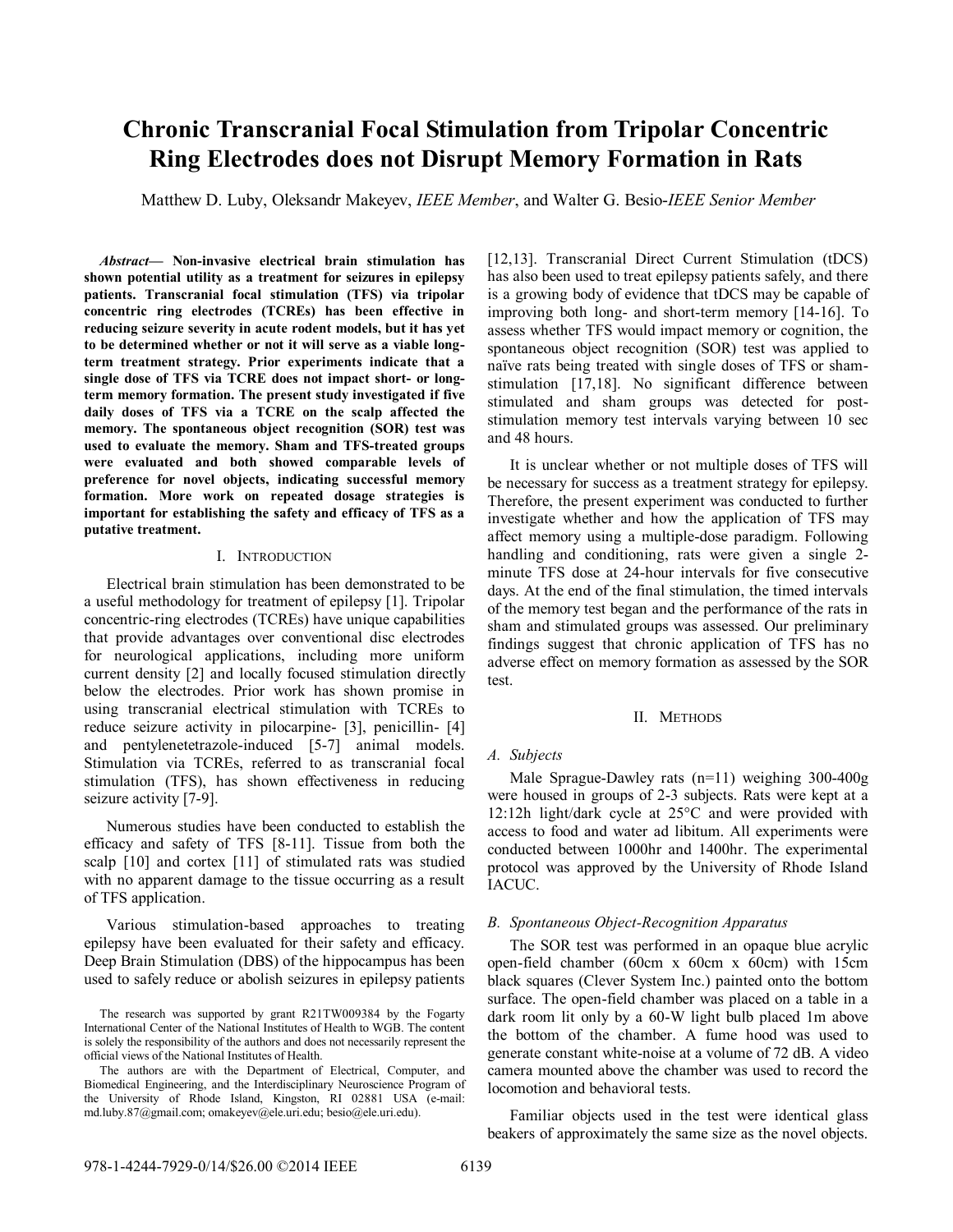The novel objects were plastic and varied in color and shape; they were no smaller than the size of the rat and no larger than 2.5 times the size of the rat [21]. Objects were secured in the same location each trial by Velcro strips adhered to the floor of the apparatus [26]. The same sequence of objects was provided to all rats during memory tests.

#### *C. Habituation and TFS Stimulation*

Prior to TFS treatment, rats were habituated with each animal held gently by the experimenter(s) for five minutes daily for five consecutive days. On the sixth day of the experiment, the rats were exposed either to sham- or TFSstimulation and were subsequently given the same treatment for four more days at 24hr intervals. Following the final treatment, the rats were placed into the empty open-field chamber facing the wall where objects would later be placed to explore and familiarize with the chamber for five minutes. No objects were in the chamber during this phase. The chamber was cleaned with 60% ethanol between individual rats' trials.

## *D. SOR Testing*

SOR testing consisted of four stages: re-habituation, familiarization, delay, and test. Rats were videotaped during this process for behavioral assessment at a later time. Between each step, the box and objects were cleaned with 60% ethanol to prevent scent contamination between trials. During rehabituation, each rat explored the empty openfield chamber for 1 min. Rats were then returned to their home cage for one minute while the two familiar objects were placed into the chamber. During familiarization, rats were placed in the open-field chamber to explore the identical familiar objects for three minutes. During the delay phase, the rats were returned to their home cage for 1min, 1hr, 24hr time intervals and the familiar object was paired with a novel object following familiarization and stimulation. The rats were then placed into the chamber at the following test intervals: 1min, 1hr, 24hr.

During the test phase, rats were returned to the openfield chamber and allowed to explore the two objects for three minutes at the conclusion of each delay interval. For scoring purposes exploration was defined as the rats placing the snout within 2cm of the object while investigating the object. Other kinds of contact with the object were not scored. Cognitive function was evaluated using the recognition index (RI). The RI was calculated by dividing the time spent investigating the novel object  $(t_{\text{novel}})$  by the total time spent exploring novel and familiar objects  $(t_{novel})$  $/(t_{\text{novel}}+t_{\text{familiar}})$  [27]. An RI value exceeding 0.5 indicates a preference for novel object exploration.

## *E. Sham/TFS-Stimulation via TCREs*

On the day following the fifth handling, rats' scalps were shaved. While one researcher held the rats, the other applied conductive paste (Ten-20 electrode paste, Grass Technologies, West Warwick, RI) to the scalp and placed the TCRE. Stimulation condition (TFS vs sham-TFS) was assigned to rats randomly; only TFS-treated animals were exposed to nonzero current from the TCREs while the sham TFS group received 0mA. The TFS  $(300 \text{ Hz}, 200 \text{ }\mu\text{s})$  chargebalanced biphasic pulses at 50 mA) was applied for five consecutive days at 24-hour intervals beginning the first day after handling. The TFS methods and parameters used for this study were chosen from prior experiments where seizure attenuation in penicillin-, pilocarpine-, and pentylenetetrazole-induced acute seizures was observed [2- 4]. The TCRE was placed near the center of the top of the head.

#### *F. Activity Test*

Locomotor activity was assessed during familiarization and three memory test intervals by counting the number of times rats moved from one square to another with all four paws [25]. The number of crossings was counted in three minute time bins.

### *G. Experimental Groups*

To evaluate the effects of TFS on performance in the SOR test, two groups were used: sham (n=5) and TFS (n=6). Both groups underwent handling, attachment to the stimulation apparatus, familiarization, and the SOR test. After familiarization, the TCRE was placed on the rats' head for the final TFS or sham TFS-treatment. In the case of sham rats, the power remained off; TFS rats received their fifth stimulation at this time. The delay intervals were selected to represent two short-term memory time points (1min, 1hr) as well as one long-term memory time point (24hr) [17, 19-24].

## *H. Statistical Analysis*

The results are presented as the mean  $+/-$  the standard error of the mean (SEM). A two-way repeated analysis of variance (ANOVA) and subsequent Holm-Sidak test was performed to assess differences between responses to novel objects and delay intervals or group (TFS, sham-TFS) during the SOR test. A p value of less than 0.05 was considered significant. GraphPad Prism (version 6.04, GraphPad Software Inc., La Jolla, California, USA) was used for all statistical analyses.

## III. RESULTS

During familiarization, the number of seconds that rats spent exploring each of the identical objects was recorded to evaluate whether the location of the objects on the left or right side of the test chamber would have any bearing on exploration time. Fig. 1 shows the mean time spent exploring the right and left familiar objects for both the sham and TFS-treated groups of rats. There was no statistically significant preference between object locations  $(p = 0.5538)$ , nor was there any difference in total exploration time between groups ( $p = 0.7598$ ).

Fig. 2 shows the RIs determined for each of the three delay intervals tested grouped by stimulation condition. For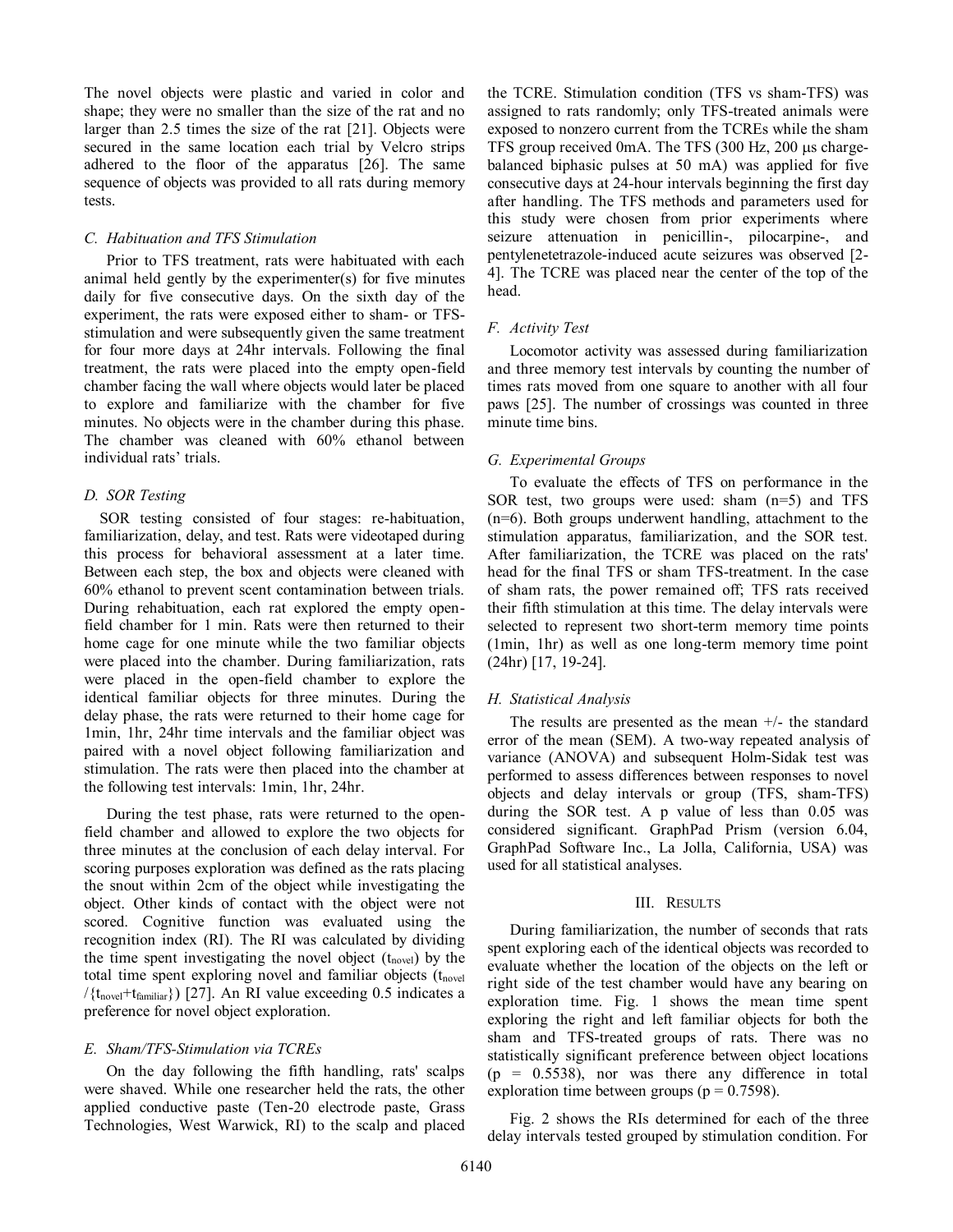each of the delay intervals, there is no significant difference between the RI values for sham and TFS-treated groups ( $p =$ 0.2305). Between the one minute and one hour intervals, there was a significant difference in RI values ( $p = 0.0112$ ) for the sham group.



Figure 1. Mean time spent exploring identical objects during the familiarization phase. Left and right object exploration times correspond to the left and right columns respectively; each group spent similar amounts of time exploring both objects. Data are presented as mean  $+/-$  SEM (n=5, 6)



Figure 2. Effects of TFS on memory performance of rats tested in the spontaneous object recognition test. Animals were stimulated four consecutive days. On the fifth day, after TFS, the testing began. Each animal was then tested at 1min, 1hr, 24hr delay intervals. Data are presented as mean +/- SEM  $(n=5-6)$ 



Figure 3. Number of test chamber grid crossings counted in each phase of the experiment. Both groups of rats showed a similar mean number of crossings during familiarization and at each memory test interval. Data are presented as mean +/- SEM (n=5-6)

Locomotor activity was measured during familiarization and each delay interval as the number of complete crossings between 15cm squares marked on the floor of the test chamber (Fig. 3). For the sham group there was only a significant difference in the number of crossings between 1min and 24 hr ( $p < 0.05$ ). Within the TFS-treated group, there were significantly fewer crossings during the 1min delay interval test compared to the familiarization, 1hr and 24 $hr$  tests ( $p < 0.01$ ).

#### IV. DISCUSSION

Prior work in our group with the SOR memory test paradigm has established that single doses of TFS from TCRE's do not disrupt recognition memory in naïve rats exposed to novel and familiar objects [18]. Our results in the present study are consistent with those of the single-dose TFS study: rats stimulated with TFS via TCRE's for five consecutive days at 24 hour intervals exhibited comparable performance to the sham control group in recognizing novel objects. The RI values calculated for the sham group at the one minute and one hour time points are significantly different [18]. Moreover, the mean RI for the sham group at one hour is close to 0.5 indicating nearly equal time spent exploring each object. A more granular review of the data revealed that one of the rats in the sham group performed very poorly on the test  $(RI = 0.333)$ , a result which could have an exaggerated influence on the mean in a data set of n=5. We would not expect that the sham group experienced any stress or stimuli that the TFS-treated group did not, so it is unlikely that this difference is indicative of adverse experimental conditions or an effect on memory that is not related to TFS treatment itself.

The locomotor activity test is intended to provide a metric of the level of anxiety that the rats may be experiencing during the test [25]. Although TFS-treated rats had activity levels comparable to those of the sham group at all stages of the experiment, the difference between the number of crossings at the one minute time point and the number at the one hour and 24 hour time points bears consideration. It seems reasonable to conclude that there may be an impact on the activity level as a result of a higher rate of environments being presented to the rats in proximity to the first memory test. Four prior TFS treatments were followed by a prolonged return to the home cage whereas the final treatment was followed by a minutelong return and subsequent presentation of the first novel object. Given the absence of stimulation just before the 1hr and 24hr memory tests and increased familiarity to the test chamber following the 1min memory test, it seems reasonable to conclude that the rats could have reduced anxiety during the second and third memory tests.

Although we followed the methodology of the singledosage TFS experiment as closely as possible, some changes were necessary and should be considered in the interpretation of the results. In the present experiment, the rats' were shaved and given either two-minutes of TFS or two minutes contact to an inactive TCRE for four days prior